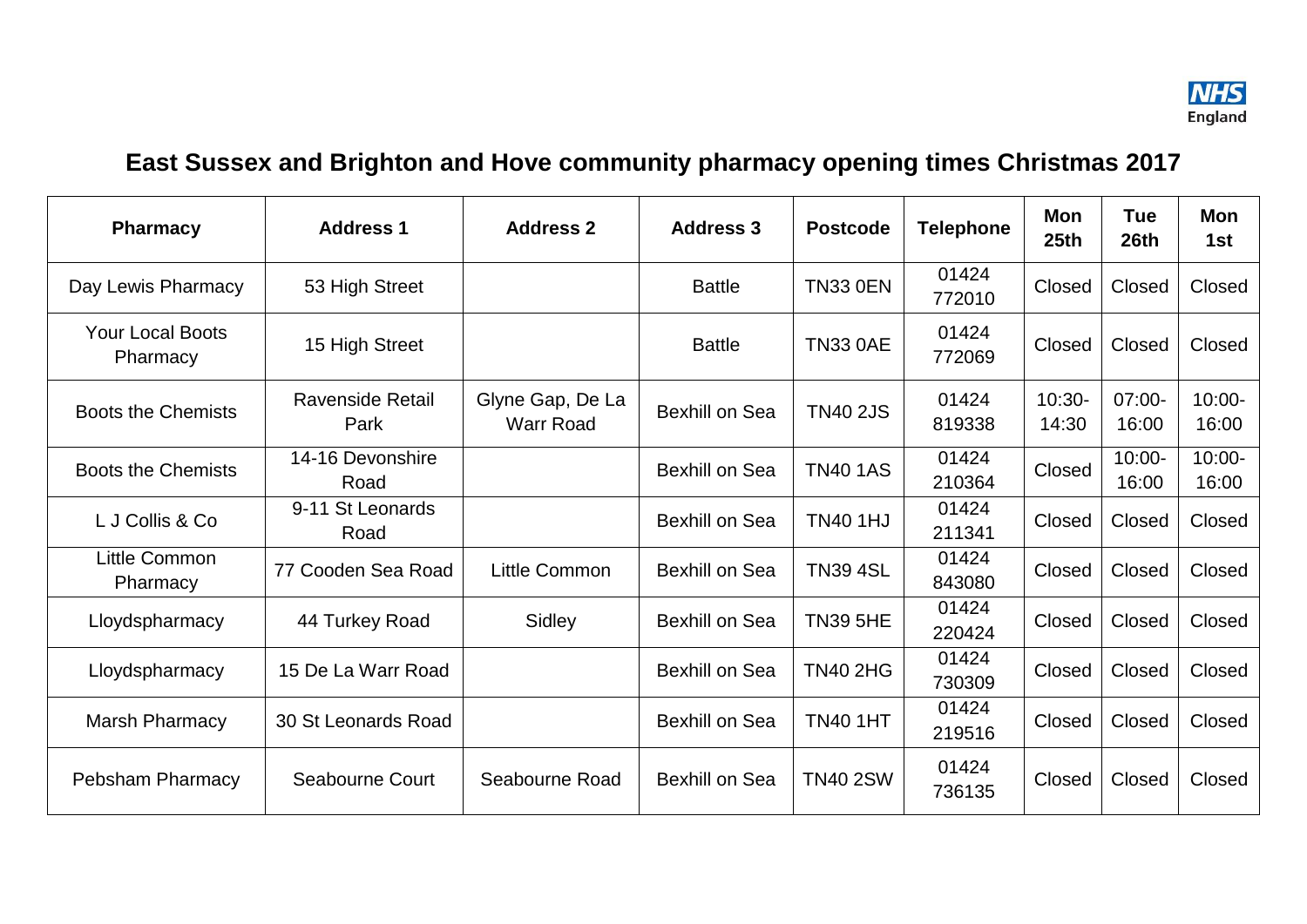| <b>Pharmacy</b>                                         | <b>Address 1</b>                | <b>Address 2</b>                     | <b>Address 3</b>      | <b>Postcode</b> | <b>Telephone</b> | <b>Mon</b><br>25 <sub>th</sub> | <b>Tue</b><br>26 <sub>th</sub> | <b>Mon</b><br>1st  |
|---------------------------------------------------------|---------------------------------|--------------------------------------|-----------------------|-----------------|------------------|--------------------------------|--------------------------------|--------------------|
| <b>Tesco Instore</b><br>Pharmacy                        | <b>Ravenside Retail</b><br>Park | Glyne Gap, De La<br><b>Warr Road</b> | <b>Bexhill on Sea</b> | <b>TN40 2JS</b> | 0345<br>6779049  | Closed                         | Closed                         | Closed             |
| <b>Trackside Pharmacy</b>                               | 21 Endwell Road                 |                                      | <b>Bexhill on Sea</b> | <b>TN40 1EA</b> | 01424<br>212555  | Closed                         | Closed                         | Closed             |
| <b>Your Local Boots</b><br>Pharmacy                     | 4 Collington<br><b>Mansions</b> | <b>Collington Avenue</b>             | <b>Bexhill on Sea</b> | <b>TN39 3PU</b> | 01424<br>220232  | Closed                         | Closed                         | Closed             |
| <b>Ashtons Hospital</b><br><b>Pharmacy Services Ltd</b> | Unit 4 Dyke Road<br><b>Mews</b> | 74-76 Dyke Road                      | <b>Brighton</b>       | BN1 3JD         | 0345<br>2223550  | Closed                         | Closed                         | Closed             |
| <b>Asda Store Pharmacy</b>                              | The Marina                      |                                      | <b>Brighton</b>       | <b>BN2 5UT</b>  | 01273<br>811210  | Closed                         | 09:00-<br>18:00                | $10:00 -$<br>18:00 |
| <b>Ashtons Late Night</b><br>Pharmacy                   | 98 Dyke Road                    |                                      | <b>Brighton</b>       | BN1 3JD         | 01273<br>325020  | $09:00-$<br>13:00              | $09:00-$<br>22:00              | 09:00-<br>22:00    |
| <b>Boots the Chemists</b>                               | 119-120 London<br>Road          |                                      | <b>Brighton</b>       | BN1 4JH         | 01273<br>603621  | Closed                         | $10:00 -$<br>16:00             | $10:00 -$<br>16:00 |
| <b>Boots the Chemists</b>                               | 17-19 St James<br><b>Street</b> |                                      | <b>Brighton</b>       | <b>BN2 1RF</b>  | 01273<br>682308  | Closed                         | Closed                         | Closed             |
| <b>Boots the Chemists</b>                               | 129 North Street                |                                      | <b>Brighton</b>       | <b>BN1 2BE</b>  | 01273<br>207461  | Closed                         | 09:00-<br>18:00                | $11:00 -$<br>17:00 |
| <b>Gunn's Pharmacy</b>                                  | 108 Western Road                |                                      | <b>Brighton</b>       | BN1 2AA         | 01273<br>734227  | Closed                         | Closed                         | Closed             |
| Harper's Pharmacy                                       | 12 Hollingbury Place            |                                      | <b>Brighton</b>       | <b>BN17GE</b>   | 01273<br>505817  | Closed                         | Closed                         | Closed             |
| <b>Kamsons Pharmacy</b>                                 | 74-76 Elm Grove                 |                                      | <b>Brighton</b>       | <b>BN2 3DD</b>  | 01273<br>606031  | Closed                         | Closed                         | Closed             |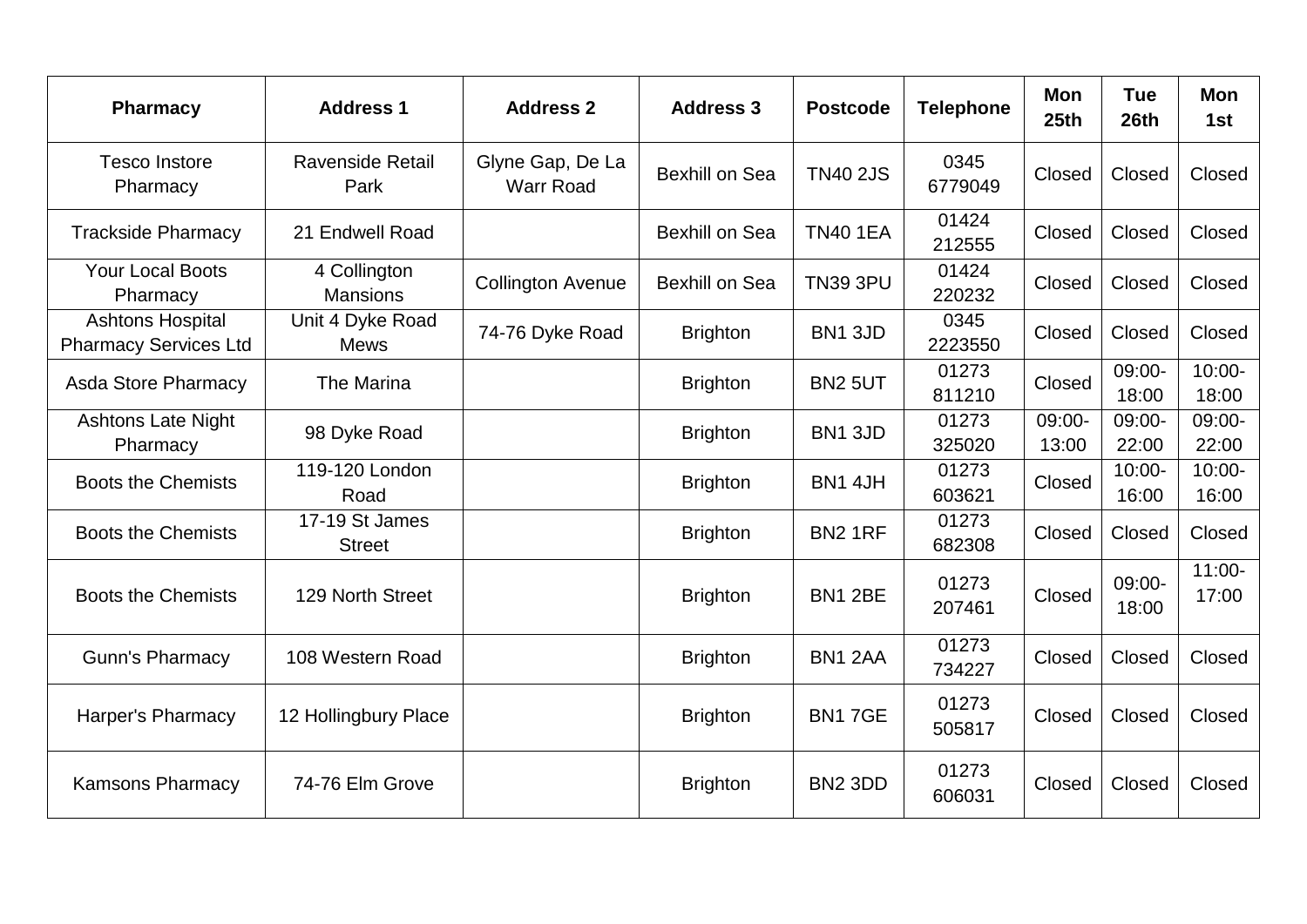| <b>Pharmacy</b>                        | <b>Address 1</b>                       | <b>Address 2</b>      | <b>Address 3</b> | <b>Postcode</b>     | <b>Telephone</b> | <b>Mon</b><br>25 <sub>th</sub> | <b>Tue</b><br>26th | <b>Mon</b><br>1st |
|----------------------------------------|----------------------------------------|-----------------------|------------------|---------------------|------------------|--------------------------------|--------------------|-------------------|
| <b>Kamsons Pharmacy</b>                | 1a Lewes Road                          |                       | <b>Brighton</b>  | BN <sub>2</sub> 3HP | 01273<br>604576  | Closed                         | Closed             | Closed            |
| <b>Kamsons Pharmacy</b>                | 90 Beaconsfield<br>Road                |                       | <b>Brighton</b>  | BN1 6DD             | 01273<br>552815  | Closed                         | Closed             | Closed            |
| <b>Kamsons Pharmacy</b>                | 128 St James Street                    |                       | <b>Brighton</b>  | <b>BN2 1TH</b>      | 01273<br>604335  | Closed                         | Closed             | Closed            |
| <b>Kamsons Pharmacy</b>                | 94 Preston Drove                       |                       | <b>Brighton</b>  | BN1 6LB             | 01273<br>552808  | Closed                         | Closed             | Closed            |
| <b>Kamsons Pharmacy</b>                | 175 Preston Road                       |                       | <b>Brighton</b>  | BN1 6AG             | 01273<br>566398  | Closed                         | Closed             | Closed            |
| Leybourne Pharmacy                     | 9 Leybourne Parade                     |                       | <b>Brighton</b>  | BN2 4LW             | 01273<br>600638  | Closed                         | Closed             | Closed            |
| Lloydspharmacy                         | <b>County Oak Medical</b><br>Centre,   | <b>Carden Hill</b>    | <b>Brighton</b>  | BN18DD              | 01273<br>508198  | Closed                         | Closed             | Closed            |
| Lloydspharmacy                         | <b>Wellsbourne Health</b><br>Centre    | <b>Whitehawk Road</b> | <b>Brighton</b>  | <b>BN2 5FL</b>      | 01273<br>606829  | Closed                         | Closed             | Closed            |
| Lloydspharmacy (Inside<br>Sainsbury's) | <b>Lewes Road</b>                      |                       | <b>Brighton</b>  | <b>BN2 3QA</b>      | 01273<br>688105  | Closed                         | $10:00 -$<br>18:00 | 09:00-<br>18:00   |
| <b>Matlock Pharmacy</b>                | 12 Matlock Road                        |                       | <b>Brighton</b>  | <b>BN1 5BF</b>      | 01273<br>552060  | Closed                         | Closed             | Closed            |
| <b>O'Flinn Pharmacy</b>                | $\overline{77}$ -78 Islingword<br>Road |                       | <b>Brighton</b>  | <b>BN2 9SL</b>      | 01273<br>681630  | Closed                         | Closed             | Closed            |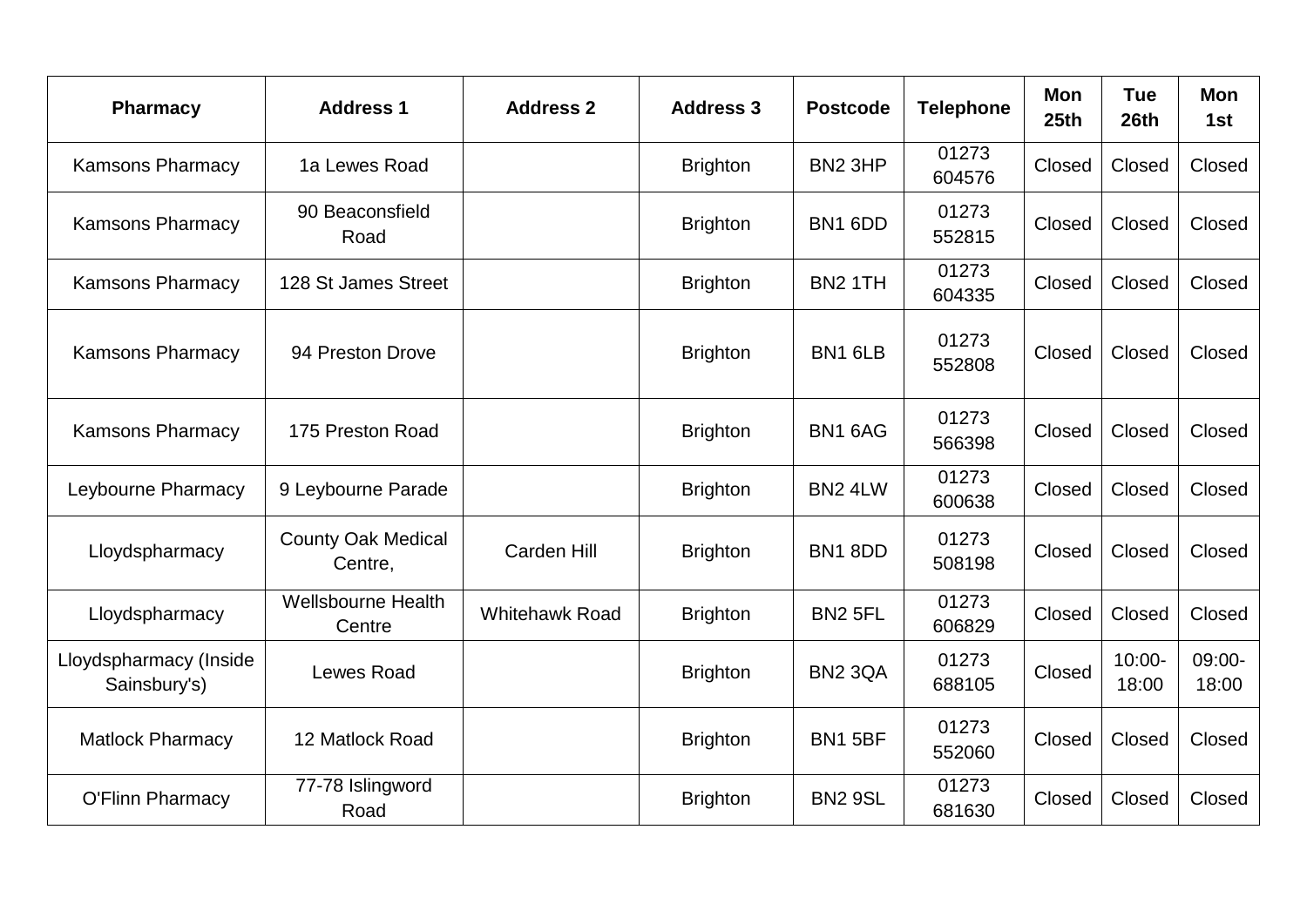| <b>Pharmacy</b>                | <b>Address 1</b>                | <b>Address 2</b>      | <b>Address 3</b> | <b>Postcode</b>     | <b>Telephone</b> | <b>Mon</b><br>25 <sub>th</sub> | <b>Tue</b><br>26 <sub>th</sub> | <b>Mon</b><br>1st |
|--------------------------------|---------------------------------|-----------------------|------------------|---------------------|------------------|--------------------------------|--------------------------------|-------------------|
| Paydens Pharmacy               | 24 St James Street              |                       | <b>Brighton</b>  | <b>BN2 1RF</b>      | 01273<br>681715  | Closed                         | Closed                         | Closed            |
| <b>Ross Pharmacy</b>           | 3 York Place                    |                       | <b>Brighton</b>  | BN1 4GU             | 01273<br>681396  | Closed                         | Closed                         | Closed            |
| <b>Sharps Pharmacy</b>         | 26 Coombe Road                  |                       | <b>Brighton</b>  | BN <sub>2</sub> 4EA | 01273<br>604384  | Closed                         | Closed                         | Closed            |
| <b>Superdrug Pharmacy</b>      | 78 Western Road                 |                       | <b>Brighton</b>  | BN1 2HA             | 01273<br>327402  | Closed                         | Closed                         | Closed            |
| <b>Watts &amp; Co Chemists</b> | <b>Watts &amp; Co Chemists</b>  | 110 Dyke Road         | <b>Brighton</b>  | BN1 3TE             | 01273<br>327640  | Closed                         | Closed                         | Closed            |
| Well                           | 10 Oxford Street                |                       | <b>Brighton</b>  | BN1 4LA             | 01273<br>694107  | Closed                         | Closed                         | Closed            |
| <b>Westons Pharmacy</b>        | 6-7 Coombe Terrace,             | <b>Lewes Road</b>     | <b>Brighton</b>  | <b>BN2 4AD</b>      | 01273<br>605354  | 09:00-<br>22:00                | 09:00-<br>22:00                | 09:00-<br>22:00   |
| <b>Buxted Pharmacy</b>         | <b>Buxted Medical</b><br>Centre | <b>Framfield Road</b> | <b>Buxted</b>    | <b>TN22 5FD</b>     | 01825<br>983130  | Closed                         | Closed                         | Closed            |
| <b>Coldean Pharmacy</b>        | 16 Beatty Avenue                |                       | Coldean          | BN1 9ED             | 01273<br>605657  | Closed                         | Closed                         | Closed            |
| <b>Boots the Chemists</b>      | <b>Beacon Surgery</b>           | <b>Beacon Road</b>    | Crowborough      | <b>TN6 1AH</b>      | 01892<br>662127  | Closed                         | Closed                         | Closed            |
| <b>Chappells Pharmacy</b>      | Saxonbury House<br>Surgery      | <b>Croft Road</b>     | Crowborough      | <b>TN6 1DL</b>      | 01892<br>668457  | $11:00 -$<br>13:00             | Closed                         | Closed            |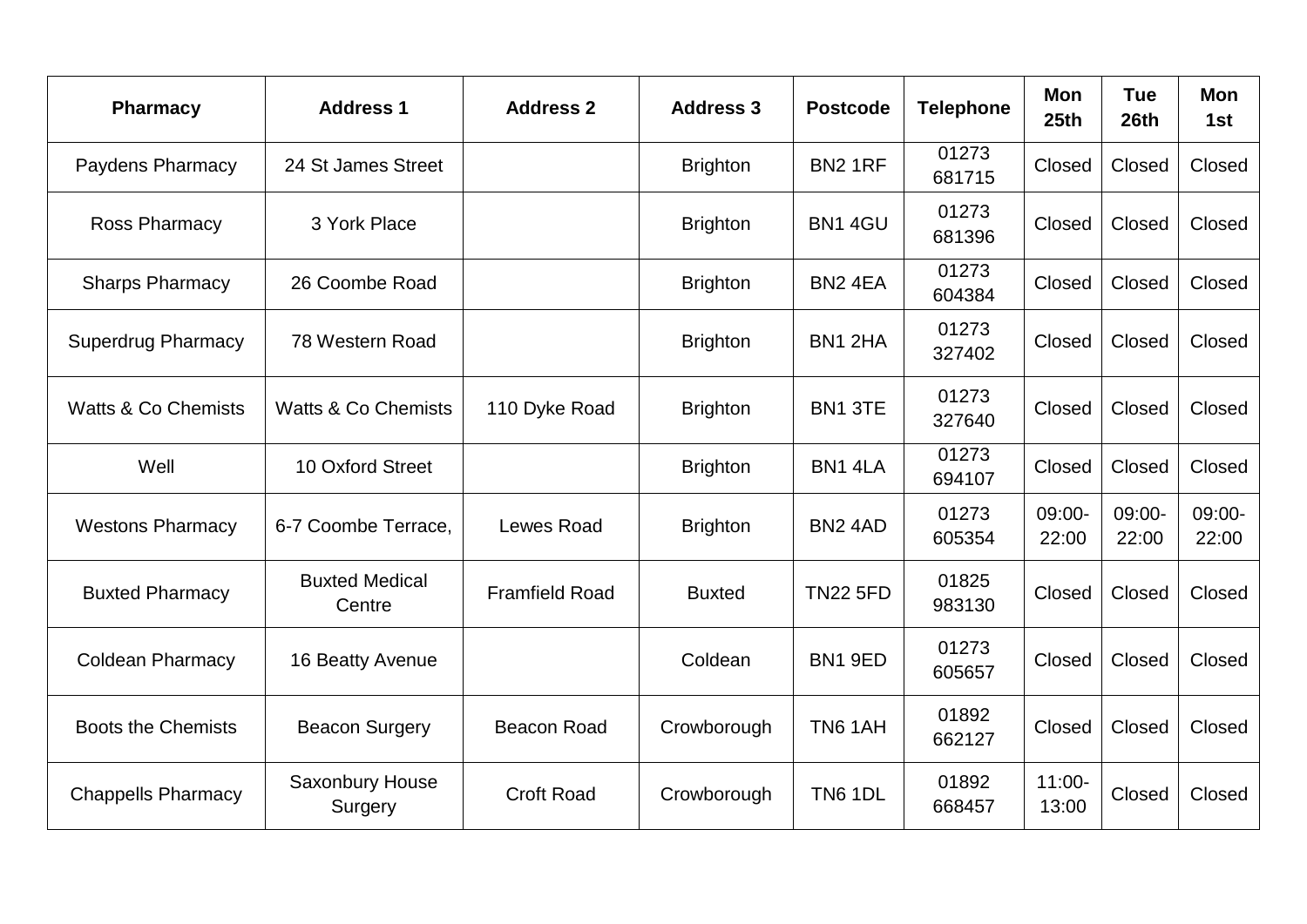| <b>Pharmacy</b>                   | <b>Address 1</b>                                 | <b>Address 2</b>                        | <b>Address 3</b> | <b>Postcode</b> | <b>Telephone</b> | <b>Mon</b><br>25 <sub>th</sub> | <b>Tue</b><br>26th | <b>Mon</b><br>1st  |
|-----------------------------------|--------------------------------------------------|-----------------------------------------|------------------|-----------------|------------------|--------------------------------|--------------------|--------------------|
| <b>Morrisons Pharmacy</b>         | <b>Pine Grove</b>                                |                                         | Crowborough      | <b>TN6 1DP</b>  | 01892<br>664625  | Closed                         | $10:00 -$<br>16:00 | $10:00 -$<br>16:00 |
| <b>St Denys Pharmacy</b>          | Crowborough Hill,                                | <b>Jarvis Brook</b>                     | Crowborough      | <b>TN6 2EG</b>  | 01892<br>667284  | Closed                         | Closed             | Closed             |
| <b>Arlington Road</b><br>Pharmacy | <b>Arlington Road</b><br><b>Medical Practice</b> | 1 Arlington Road                        | Eastbourne       | <b>BN21 1DH</b> | 01323<br>736279  | Closed                         | Closed             | Closed             |
| <b>Asda Store Pharmacy</b>        | <b>Crumbles Harbour</b><br>Village               | Pevensey Bay<br>Road                    | Eastbourne       | <b>BN23 6JH</b> | 01323<br>471410  | Closed                         | 09:00-<br>18:00    | $10:00 -$<br>18:00 |
| <b>Boots the Chemists</b>         | 72 Kingfisher Drive                              | Langney                                 | Eastbourne       | <b>BN237RT</b>  | 01323<br>763311  | Closed                         | Closed             | Closed             |
| <b>Boots the Chemists</b>         | C/o Waitrose, The<br>Crowne Centre,              | High Street, Old<br>Town                | Eastbourne       | <b>BN21 1HR</b> | 01323<br>639276  | Closed                         | Closed             | Closed             |
| <b>Boots the Chemists</b>         | 15 Eastbourne<br><b>Arndale Centre</b>           |                                         | Eastbourne       | <b>BN21 3NL</b> | 01323<br>411072  | Closed                         | 08:00-<br>18:00    | $10:00 -$<br>17:00 |
| <b>Boots the Chemists</b>         | Units 2a and 2b                                  | Sovereign Harbour<br><b>Retail Park</b> | Eastbourne       | <b>BN23 6JH</b> | 01323<br>478638  | Closed                         | $10:00 -$<br>24:00 | $10:00 -$<br>24:00 |
| Day Lewis Harmers<br>Pharmacy     | 2 Furness Road                                   |                                         | Eastbourne       | <b>BN21 4EY</b> | 01323<br>734448  | Closed                         | Closed             | Closed             |
| Day Lewis Peels<br>Pharmacy       | 10 Freshwater<br>Square, Hamlands<br>Estate,     | Willingdon                              | Eastbourne       | <b>BN22 0PS</b> | 01323<br>504442  | Closed                         | Closed             | Closed             |
| <b>Grand Pharmacy</b>             | 11 Grand Hotel<br><b>Buildings</b>               | <b>Compton Street</b>                   | Eastbourne       | <b>BN21 4EJ</b> | 01323<br>728992  | $09:00-$<br>14:30              | Closed             | Closed             |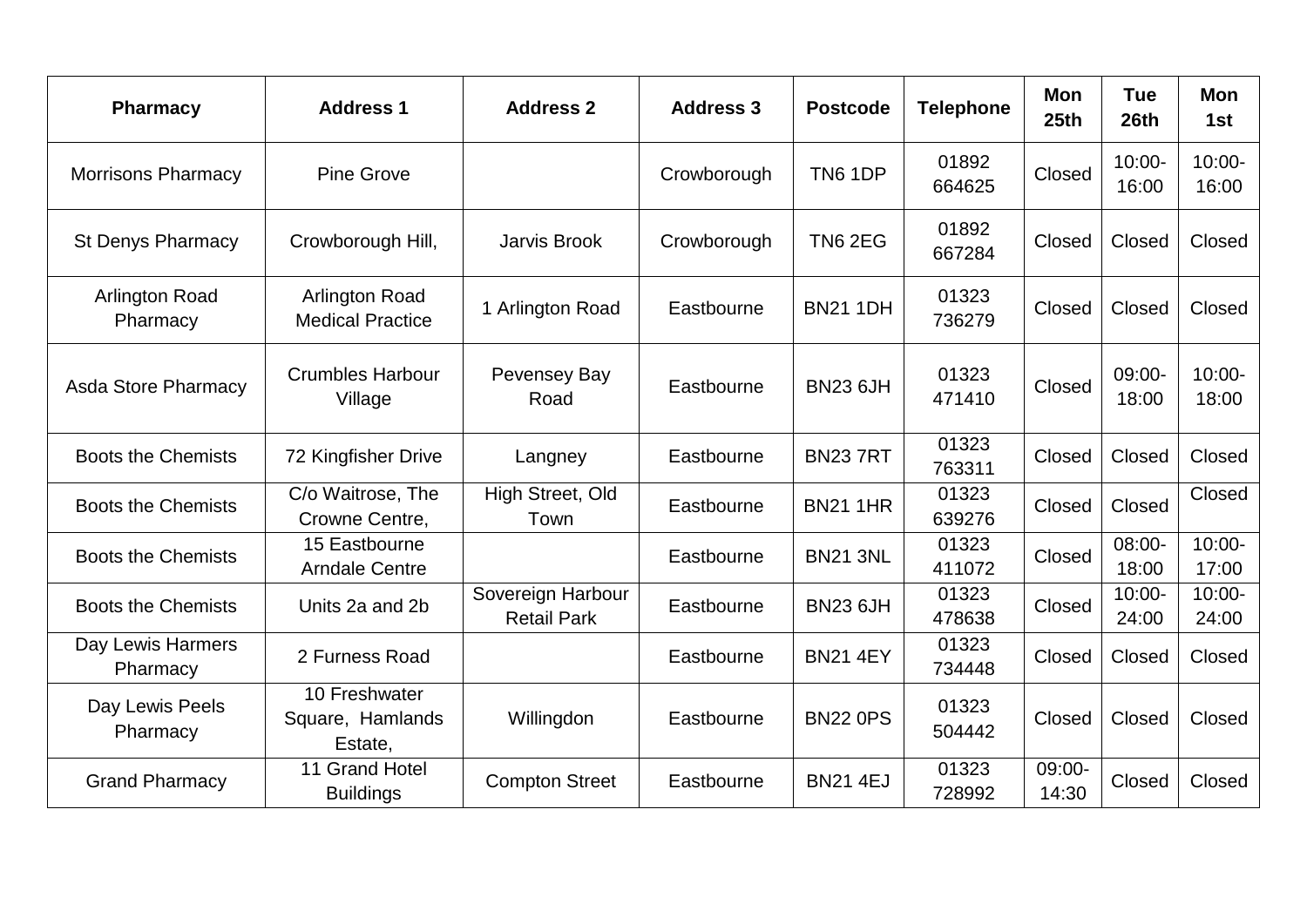| <b>Pharmacy</b>                        | <b>Address 1</b>                              | <b>Address 2</b>                | <b>Address 3</b> | <b>Postcode</b> | <b>Telephone</b> | <b>Mon</b><br>25 <sub>th</sub> | <b>Tue</b><br>26th | <b>Mon</b><br>1st |
|----------------------------------------|-----------------------------------------------|---------------------------------|------------------|-----------------|------------------|--------------------------------|--------------------|-------------------|
| <b>Kamsons Pharmacy</b>                | 187 Victoria Drive                            |                                 | Eastbourne       | <b>BN20 8QJ</b> | 01323<br>727855  | Closed                         | Closed             | Closed            |
| <b>Kamsons Pharmacy</b>                | 46 Meads Street                               |                                 | Eastbourne       | <b>BN207RG</b>  | 01323<br>733212  | Closed                         | Closed             | Closed            |
| <b>Kamsons Pharmacy</b>                | 8 Albert Parade                               | <b>Green Street</b>             | Eastbourne       | <b>BN21 1SD</b> | 01323<br>721806  | Closed                         | Closed             | Closed            |
| <b>Kamsons Pharmacy</b>                | 7C Bolton Road                                |                                 | Eastbourne       | <b>BN21 3JU</b> | 01323<br>643754  | Closed                         | Closed             | Closed            |
| <b>Kamsons Pharmacy</b>                | Ian Gow Memorial<br><b>Health Centre</b>      | Milfoil Drive North,<br>Langney | Eastbourne       | <b>BN23 8ED</b> | 01323<br>760522  | Closed                         | Closed             | Closed            |
| <b>Kamsons Pharmacy</b>                | 1-2 Orchard Parade                            | Lower Willingdon                | Eastbourne       | <b>BN20 9PL</b> | 01323<br>484448  | Closed                         | Closed             | Closed            |
| Lloydspharmacy                         | Eastbourne Park<br><b>Primary Care Centre</b> | <b>Broadwater Way</b>           | Eastbourne       | <b>BN22 9PQ</b> | 01323<br>502056  | Closed                         | Closed             | Closed            |
| Lloydspharmacy (Inside<br>Sainsbury's) | <b>Broadwater Way</b>                         | Hampden Park                    | Eastbourne       | <b>BN22 9PW</b> | 01323<br>647439  | Closed                         | $09:00-$<br>17:00  | $09:00-$<br>16:00 |
| <b>Newman Pharmacy</b>                 | 82 Seaside                                    |                                 | Eastbourne       | <b>BN227QP</b>  | 01323<br>725860  | Closed                         | Closed             | Closed            |
| <b>Osbon Pharmacy</b>                  | 116-118 Cavendish<br>Place                    |                                 | Eastbourne       | <b>BN21 3TZ</b> | 01323<br>721836  | Closed                         | Closed             | Closed            |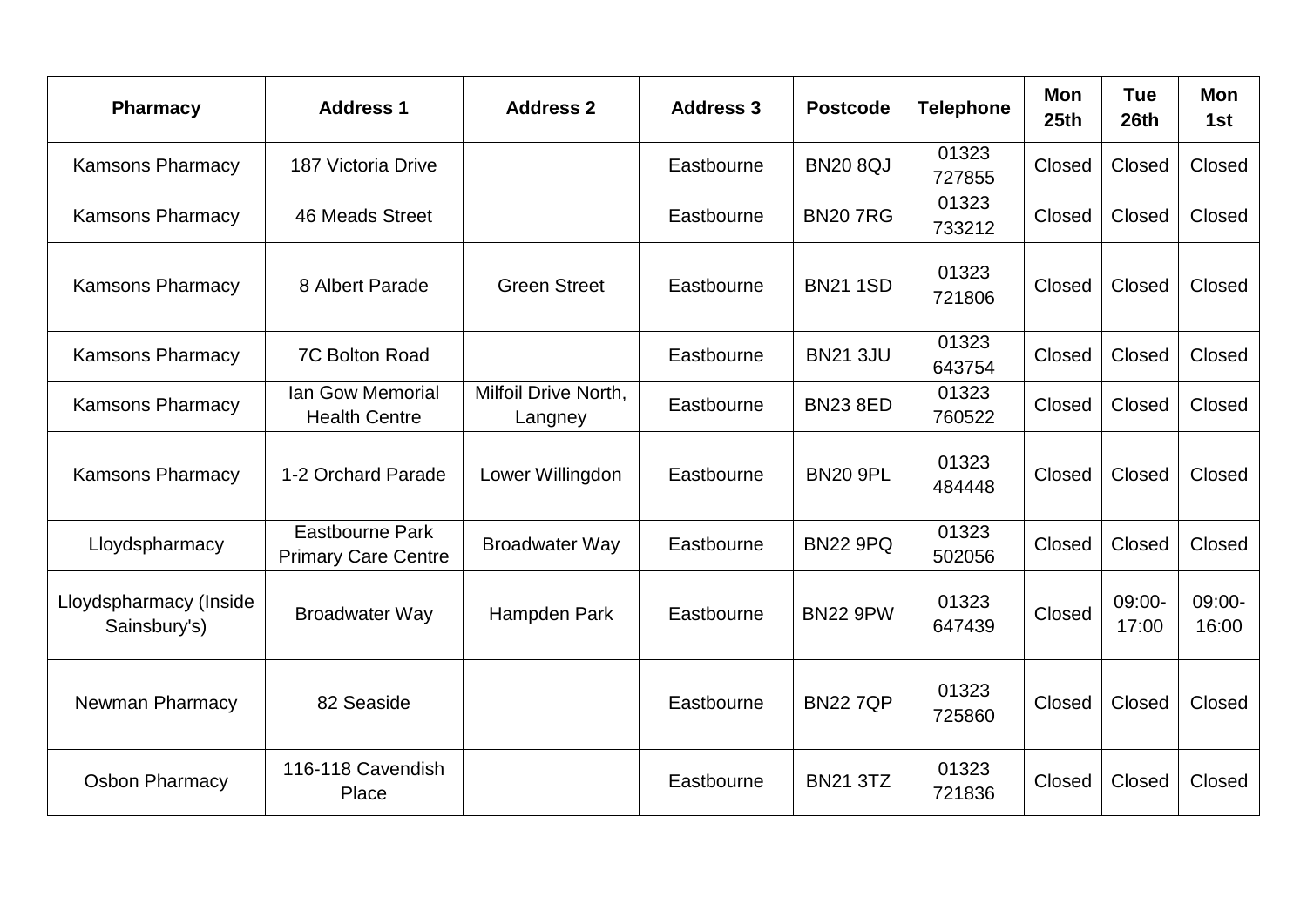| <b>Pharmacy</b>                     | <b>Address 1</b>                        | <b>Address 2</b>                        | <b>Address 3</b>  | <b>Postcode</b> | <b>Telephone</b> | <b>Mon</b><br>25 <sub>th</sub> | <b>Tue</b><br>26th | <b>Mon</b><br>1st |
|-------------------------------------|-----------------------------------------|-----------------------------------------|-------------------|-----------------|------------------|--------------------------------|--------------------|-------------------|
| <b>Tesco Instore</b><br>Pharmacy    | Lottbridge Drove                        |                                         | Eastbourne        | <b>BN23 6QD</b> | 0345<br>6779243  | Closed                         | Closed             | Closed            |
| <b>Tesco Instore</b><br>Pharmacy    | <b>Brassey Avenue</b>                   | Hampden Park                            | Eastbourne        | <b>BN22 9NG</b> | 0345<br>0269960  | Closed                         | Closed             | Closed            |
| Your Local Boots<br>Pharmacy        | <b>Princes Park Health</b><br>Centre    | <b>Wartling Road</b>                    | Eastbourne        | <b>BN227PG</b>  | 01323<br>732328  | Closed                         | Closed             | Closed            |
| <b>Your Local Boots</b><br>Pharmacy | 53 Grove Road                           |                                         | Eastbourne        | <b>BN21 4TX</b> | 01323<br>737887  | Closed                         | Closed             | Closed            |
| <b>University Pharmacy</b>          | <b>Health Centre</b><br><b>Building</b> | University of<br>Sussex, Lewes<br>Road, | Falmer            | BN1 9RW         | 01273<br>699883  | Closed                         | Closed             | Closed            |
| <b>Ashdown Pharmacy</b>             | <b>The Rookery Studio</b>               | Highgate Works,<br><b>Tomtits Lane</b>  | <b>Forest Row</b> | <b>RH18 5AT</b> | 01342<br>825405  | Closed                         | Closed             | Closed            |
| Lloydspharmacy                      | The Square                              | <b>Forest Row</b>                       | <b>Forest Row</b> | <b>RH18 5ES</b> | 01342<br>822733  | Closed                         | Closed             | Closed            |
| <b>Boots the Chemists</b>           | 25 Vicarage Field                       |                                         | Hailsham          | <b>BN27 1BG</b> | 01323<br>842495  | $10:30-$<br>14:30              | Closed             | Closed            |
| <b>Kamsons Pharmacy</b>             | 12 Carew Court                          | Hawkswood Road                          | Hailsham          | <b>BN27 1NL</b> | 01323<br>449484  | Closed                         | Closed             | Closed            |
| <b>Paydens Pharmacy</b>             | 25 High Street                          |                                         | Hailsham          | <b>BN27 1AN</b> | 01323<br>840070  | Closed                         | Closed             | Closed            |
| Seaforth Pharmacy                   | Vicarage Lane                           |                                         | Hailsham          | <b>BN27 1BH</b> | 01323<br>841500  | Closed                         | Closed             | Closed            |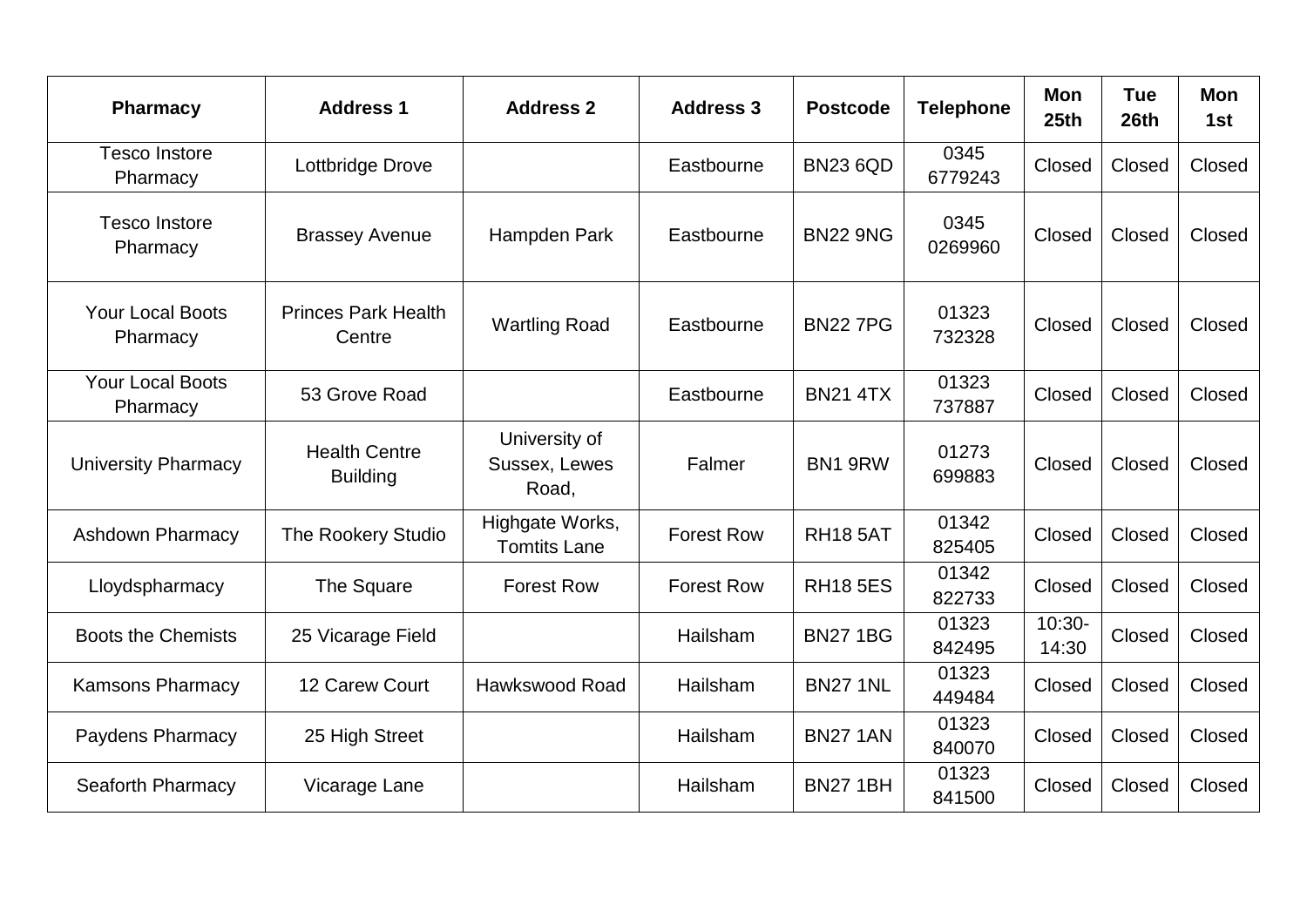| <b>Pharmacy</b>              | <b>Address 1</b>                               | <b>Address 2</b>        | <b>Address 3</b> | <b>Postcode</b> | <b>Telephone</b>           | Mon<br>25 <sub>th</sub> | <b>Tue</b><br>26th | Mon<br>1st         |
|------------------------------|------------------------------------------------|-------------------------|------------------|-----------------|----------------------------|-------------------------|--------------------|--------------------|
| <b>Boots the Chemists</b>    | <b>Priory Meadow</b><br><b>Shopping Centre</b> |                         | Hastings         | <b>TN34 1PH</b> | 01424<br>718334            | Closed                  | $10:00 -$<br>16:00 | $10:00 -$<br>16:00 |
| Day Lewis Hirst<br>Pharmacy  | 7 Parkstone Parade                             | Parkstone Road          | Hastings         | <b>TN34 2PS</b> | 01424<br>433541            | Closed                  | Closed             | Closed             |
| Day Lewis Porter<br>Pharmacy | 25 Mount Pleasant<br>Road                      |                         | Hastings         | <b>TN34 3SB</b> | 01424<br>422891            | Closed                  | Closed             | Closed             |
| J Andersen's Pharmacy        | 164 Harold Road                                |                         | Hastings         | <b>TN35 5NH</b> | 01424<br>721390            | Closed                  | Closed             | Closed             |
| J Andersen's Pharmacy        | 242 Old London<br>Road                         |                         | Hastings         | <b>TN35 5LT</b> | 01424<br>421191            | Closed                  | Closed             | Closed             |
| <b>Kamsons Pharmacy</b>      | 1 York Buildings                               | <b>Wellington Place</b> | Hastings         | <b>TN34 1NN</b> | 01424<br>428523            | 09:00-<br>11:00         | 09:00-<br>11:00    | 09:00-<br>11:00    |
| <b>Laycocks Chemists</b>     | 494 Old London<br>Road                         |                         | Hastings         | <b>TN35 5BL</b> | 01424<br>436778/438<br>177 | Closed                  | Closed             | Closed             |
| Lloydspharmacy               | 25 High Street                                 |                         | Hastings         | <b>TN34 3EY</b> | 01424<br>420944            | Closed                  | Closed             | Closed             |
| <b>Morrisons Pharmacy</b>    | Queens Road                                    |                         | Hastings         | <b>TN34 1RN</b> | 01424<br>445505            | Closed                  | $10:00 -$<br>16:00 | $10:00 -$<br>16:00 |
| Ore Village Pharmacy         | 478 Old London<br>Road                         |                         | Hastings         | <b>TN35 5BG</b> | 01424<br>423314            | Closed                  | Closed             | Closed             |
| Pharmacy @ Station<br>Plaza  | <b>Station Approach</b>                        |                         | Hastings         | <b>TN34 1BA</b> | 01424<br>425051            | $10:00 -$<br>16:00      | $08:00 -$<br>20:00 | 08:00-<br>20:00    |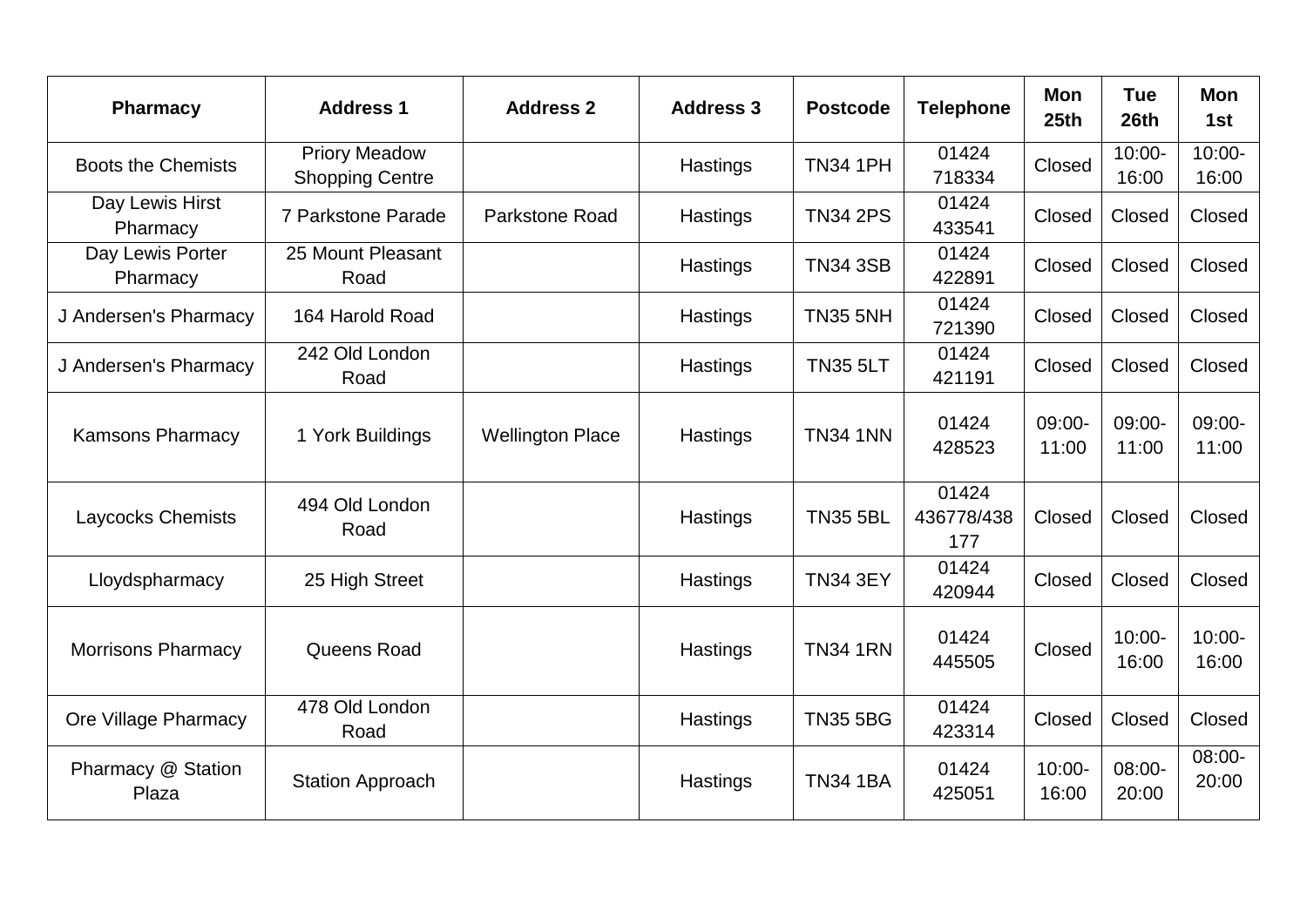| <b>Pharmacy</b>                          | <b>Address 1</b>                            | <b>Address 2</b> | <b>Address 3</b> | <b>Postcode</b>     | <b>Telephone</b> | Mon<br>25 <sub>th</sub> | <b>Tue</b><br>26th | <b>Mon</b><br>1st  |
|------------------------------------------|---------------------------------------------|------------------|------------------|---------------------|------------------|-------------------------|--------------------|--------------------|
| <b>Procter Health Care</b><br>Pharmacy   | 63 High Street                              |                  | Heathfield       | <b>TN21 8HU</b>     | 01435<br>862064  | Closed                  | Closed             | Closed             |
| <b>Procter Health Care</b><br>Pharmacy   | <b>Station Road</b>                         |                  | Heathfield       | <b>TN21 8LD</b>     | 01435<br>862067  | Closed                  | Closed             | Closed             |
| <b>Warwick and Radcliffe</b><br>Pharmacy | Hailsham Road                               |                  | Hertsmonceux     | <b>BN27 4JX</b>     | 01323<br>833162  | Closed                  | Closed             | Closed             |
| <b>Asda Store Pharmacy</b>               | <b>Crowhurst Road Off</b><br>Carden Avenue, |                  | Hollingbury      | <b>BN1 8AS</b>      | 01273<br>560310  | Closed                  | 09:00-<br>18:00    | $10:00 -$<br>18:00 |
| <b>Manor Pharmacy</b>                    | 5 High Street                               | Horam            | Horam            | <b>TN21 0EH</b>     | 01435<br>812528  | Closed                  | Closed             | Closed             |
| <b>Blake's Pharmacy</b>                  | 91 Blatchington Road                        |                  | Hove             | BN33YG              | 01273<br>735108  | Closed                  | Closed             | Closed             |
| <b>Boots the Chemists</b>                | 67-68 Boundary<br>Road                      |                  | Hove             | <b>BN3 5TD</b>      | 01273<br>412080  | Closed                  | 10:00-<br>16:00    | Closed             |
| <b>Boots the Chemists</b>                | 59-61 George Street                         |                  | Hove             | BN33YD              | 01273<br>731591  | Closed                  | $10:00 -$<br>18:00 | $10:00 -$<br>18:00 |
| <b>Burwash Pharmacy</b>                  | 9 Burwash Road                              |                  | Hove             | BN38GP              | 01273<br>204905  | Closed                  | Closed             | Closed             |
| <b>Charter Pharmacy</b>                  | 88 Davigdor Road                            |                  | Hove             | <b>BN3 1RF</b>      | 01273<br>208233  | Closed                  | Closed             | Closed             |
| <b>Kamsons Pharmacy</b>                  | 191-193 Portland<br>Road                    |                  | Hove             | BN <sub>3</sub> 5JB | 01273<br>733324  | Closed                  | Closed             | Closed             |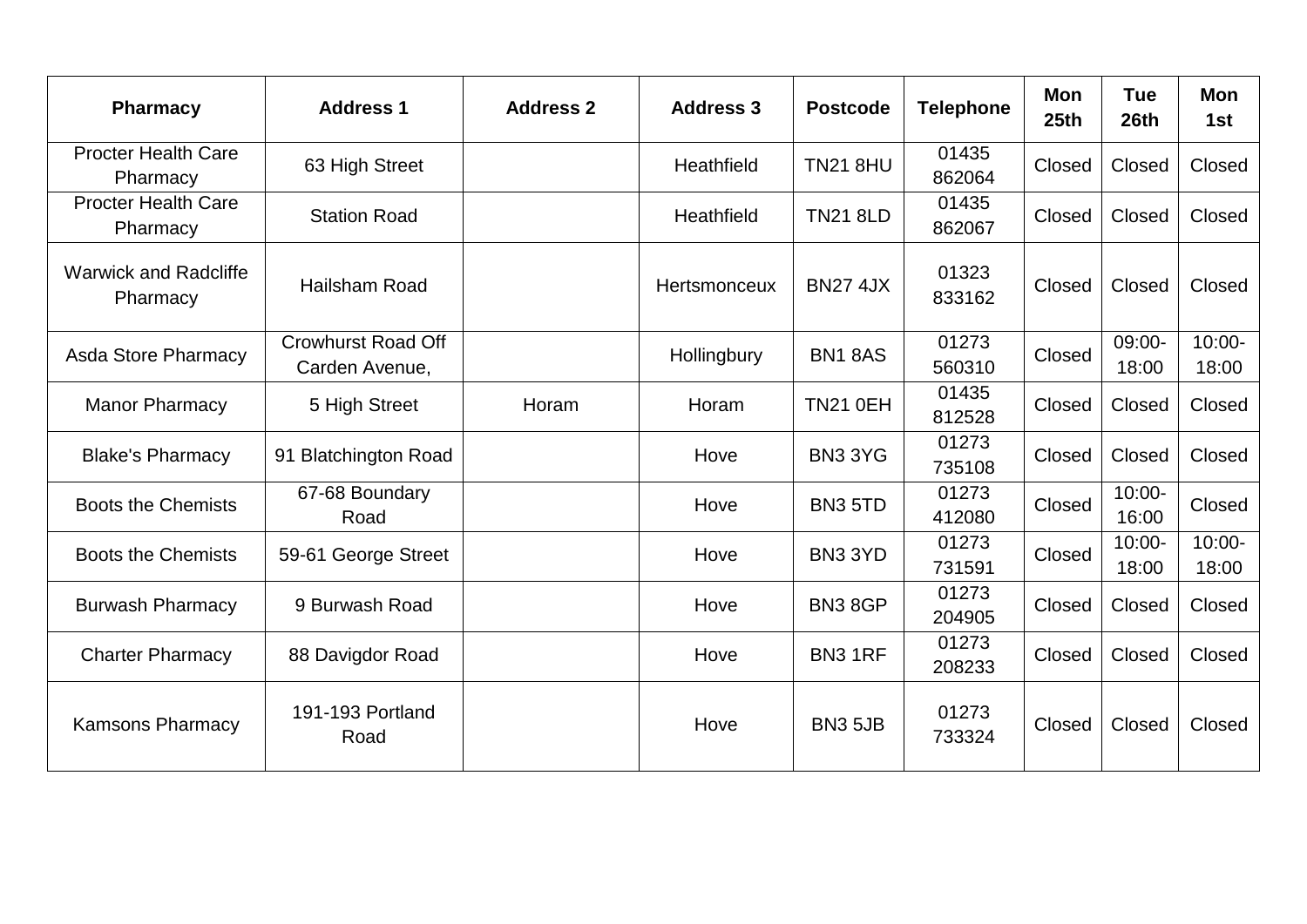| <b>Pharmacy</b>                        | <b>Address 1</b>             | <b>Address 2</b>    | <b>Address 3</b> | <b>Postcode</b>     | <b>Telephone</b> | <b>Mon</b><br>25 <sub>th</sub> | <b>Tue</b><br>26th | <b>Mon</b><br>1st  |
|----------------------------------------|------------------------------|---------------------|------------------|---------------------|------------------|--------------------------------|--------------------|--------------------|
| Lane and Stedman                       | 100 Western Road             |                     | Hove             | BN31GA              | 01273<br>734919  | Closed                         | Closed             | Closed             |
| Lloydspharmacy (Inside<br>Sainsbury's) | 361-367 Old<br>Shoreham Road |                     | Hove             | BN <sub>3</sub> 7GD | 01273<br>424167  | Closed                         | $10:00 -$<br>16:00 | $10:00 -$<br>16:00 |
| Parris and Greening<br>Pharmacy        | 105 Church Road              |                     | Hove             | BN3 2AF             | 01273<br>732216  | Closed                         | Closed             | Closed             |
| <b>Portland Pharmacy</b>               | 83 Portland Road             |                     | Hove             | BN <sub>3</sub> 5DP | 01273<br>733183  | Closed                         | Closed             | Closed             |
| <b>Traherne Pharmacy</b>               | 13 Hove Park Villas          |                     | Hove             | BN <sub>3</sub> 6HP | 01273<br>735933  | Closed                         | Closed             | Closed             |
| <b>Trinity Pharmacy</b>                | 3 Goldstone Villas           |                     | Hove             | BN3 3AT             | 01273<br>730330  | Closed                         | Closed             | Closed             |
| Well                                   | Superstore, Nevill<br>Road   |                     | Hove             | BN <sub>3</sub> 7PZ | 01273<br>203752  | Closed                         | Closed             | Closed             |
| <b>Your Local Boots</b><br>Pharmacy    | 10 & 11 Queens<br>Parade,    | Applesham<br>Avenue | Hove             | <b>BN3 8JG</b>      | 01273<br>736443  | Closed                         | Closed             | Closed             |
| <b>Your Local Boots</b><br>Pharmacy    | 4 The Parade                 | Hangleton Road      | Hove             | <b>BN3 7LU</b>      | 01273<br>733718  | Closed                         | Closed             | Closed             |
| <b>Your Local Boots</b><br>Pharmacy    | 114 Church Road              |                     | Hove             | BN3 2EB             | 01273<br>732356  | Closed                         | Closed             | Closed             |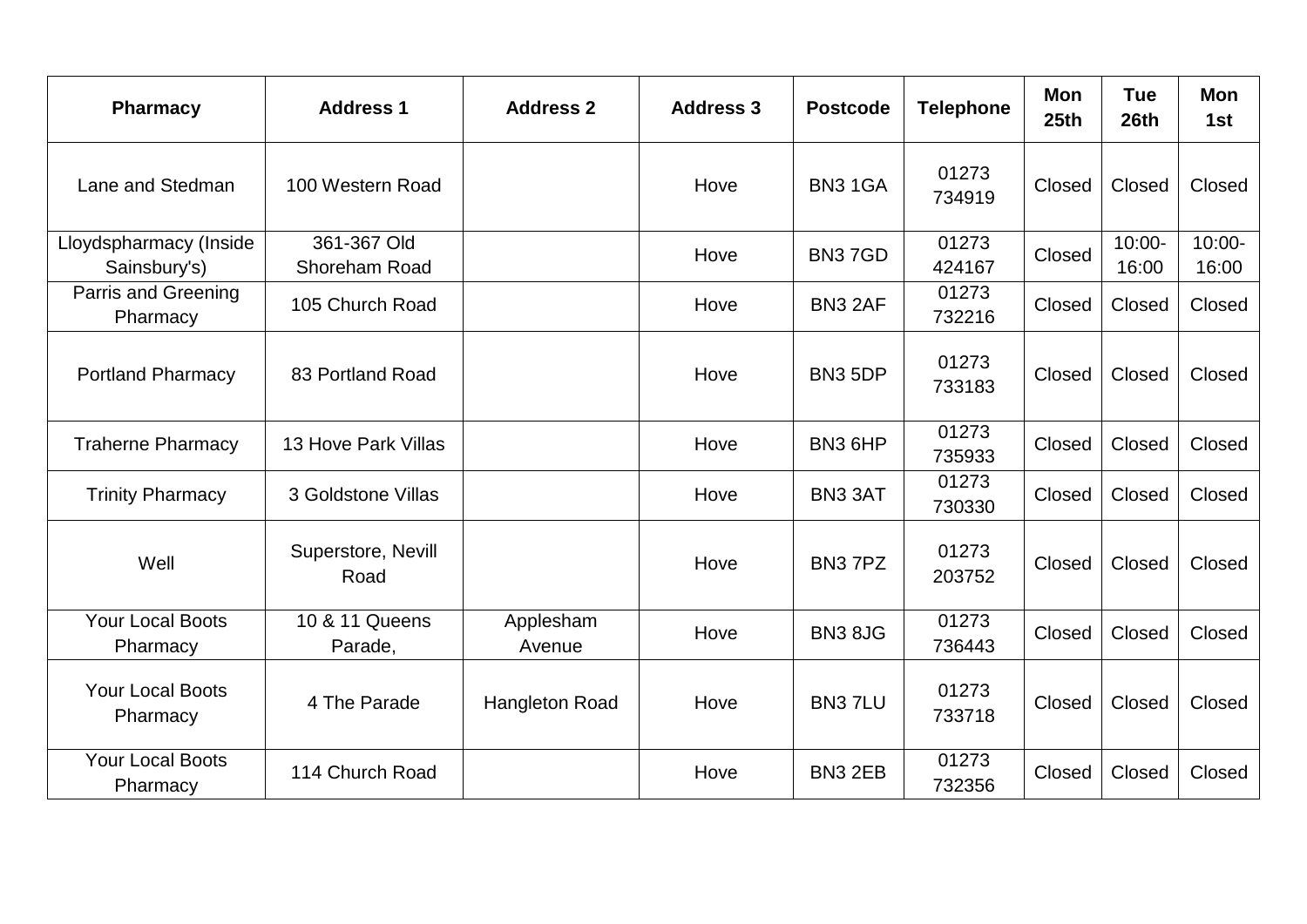| <b>Pharmacy</b>                     | <b>Address 1</b>        | <b>Address 2</b> | <b>Address 3</b> | <b>Postcode</b>     | <b>Telephone</b> | Mon<br>25 <sub>th</sub> | <b>Tue</b><br>26th | Mon<br>1st |
|-------------------------------------|-------------------------|------------------|------------------|---------------------|------------------|-------------------------|--------------------|------------|
| <b>Your Local Boots</b><br>Pharmacy | 105 St Georges Road     |                  | Kemp Town        | BN <sub>2</sub> 1EA | 01273<br>681508  | Closed                  | Closed             | Closed     |
| <b>Boots the Chemists</b>           | 14 Eastgate Street      |                  | Lewes            | BN7 2LP             | 01273<br>474003  | Closed                  | $10:00 -$<br>16:00 | Closed     |
| <b>HA Baker</b>                     | 44 High Street          |                  | Lewes            | BN7 2DD             | 01273<br>472558  | Closed                  | Closed             | Closed     |
| <b>St Annes Pharmacy</b>            | 50 Western Road         |                  | Lewes            | BN71RP              | 01273<br>474645  | Closed                  | Closed             | Closed     |
| <b>Wyborns Pharmacy</b>             | 35 Lansdown Place       |                  | Lewes            | <b>BN7 2JU</b>      | 01273<br>489898  | Closed                  | Closed             | Closed     |
| <b>St Dunstans Pharmacy</b>         | <b>High Street</b>      |                  | Mayfield         | <b>TN20 6AB</b>     | 01435<br>873191  | Closed                  | Closed             | Closed     |
| <b>Kamsons Pharmacy</b>             | <b>Kamsons Pharmacy</b> | 50 The Highway   | Moulsecoomb      | <b>BN2 4GB</b>      | 01273<br>686853  | Closed                  | Closed             | Closed     |
| <b>Boots the Chemists</b>           | 23-25 High Street       |                  | Newhaven         | BN9 9PD             | 01273<br>515837  | 15:00-<br>17:00         | Closed             | Closed     |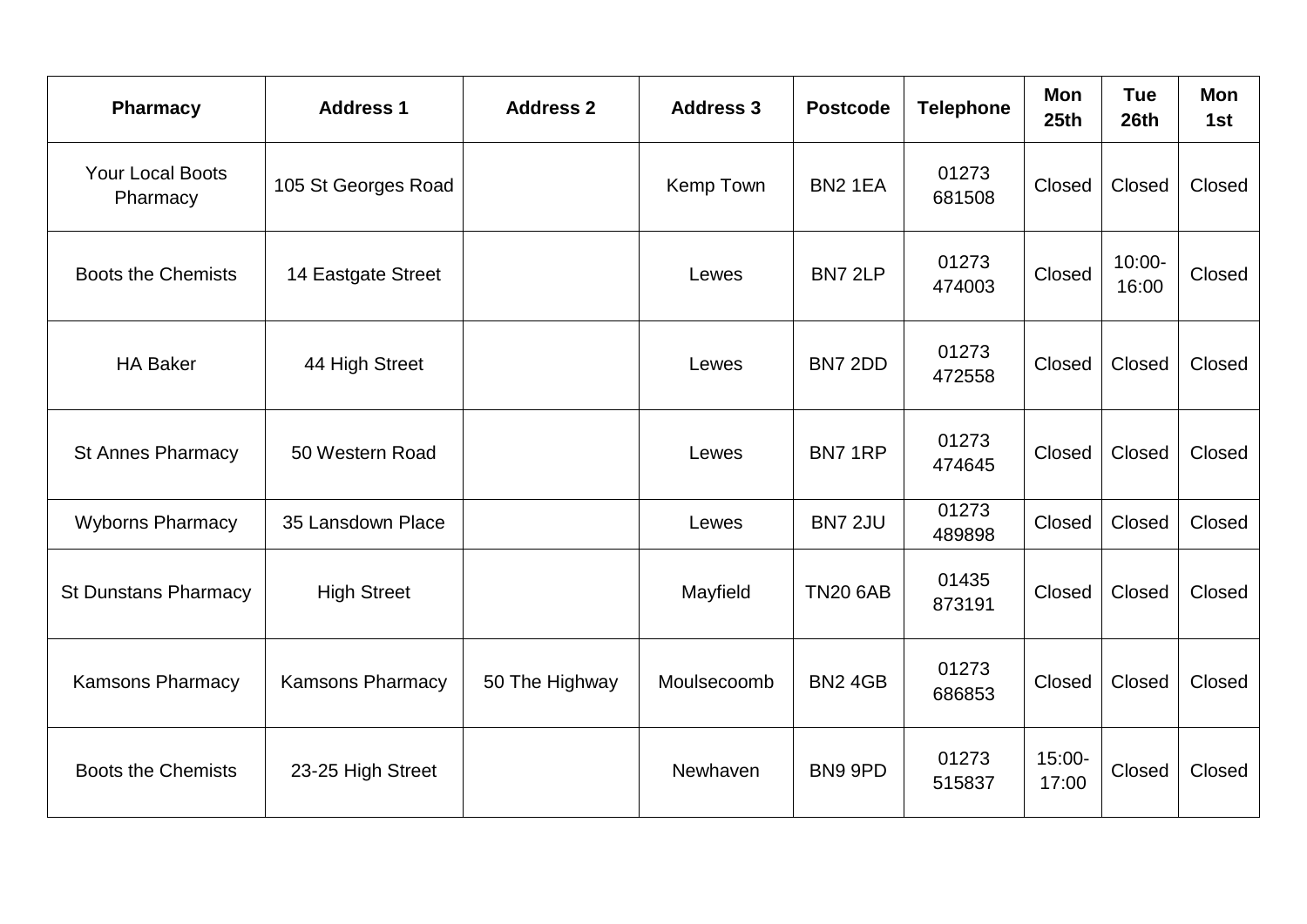| <b>Pharmacy</b>                                   | <b>Address 1</b>                             | <b>Address 2</b>  | <b>Address 3</b> | <b>Postcode</b> | <b>Telephone</b> | <b>Mon</b><br>25 <sub>th</sub> | <b>Tue</b><br>26th | <b>Mon</b><br>1st |
|---------------------------------------------------|----------------------------------------------|-------------------|------------------|-----------------|------------------|--------------------------------|--------------------|-------------------|
| Lloydspharmacy (Inside<br>Sainsbury's)            | Newhaven Harbour                             | The Drove         | Newhaven         | BN90AG          | 01273<br>515072  | Closed                         | 09:00-<br>17:00    | $09:00-$<br>17:00 |
| <b>Newhaven Pharmacies</b><br>Ltd                 | 27 High Street                               |                   | Newhaven         | BN9 9PD         | 01273<br>514120  | Closed                         | Closed             | Closed            |
| <b>Newhaven Pharmacies</b><br>Ltd                 | 43 Chapel Street                             |                   | Newhaven         | <b>BN9 9QD</b>  | 01273<br>514144  | Closed                         | Closed             | Closed            |
| Lloydspharmacy                                    | 9 The Green                                  |                   | <b>Newick</b>    | BN8 4LA         | 01825<br>722203  | Closed                         | Closed             | Closed            |
| <b>Patcham Pharmacy</b>                           | 37 Ladies Mile Road                          |                   | Patcham          | BN18TA          | 01273<br>553628  | Closed                         | Closed             | Closed            |
| <b>Kamsons Pharmacy</b>                           | 241a South Coast<br>Road                     |                   | Peacehaven       | <b>BN10 8LD</b> | 01273<br>582334  | Closed                         | Closed             | Closed            |
| <b>Medication Delivery</b><br><b>Services Ltd</b> | Unit 6C Meridian<br><b>Industrial Estate</b> | <b>Hoyle Road</b> | Peacehaven       | <b>BN10 8LN</b> | 01273<br>945988  | Closed                         | Closed             | Closed            |
| Well                                              | The Meridian<br>Surgery, Meridian<br>Way     |                   | Peacehaven       | <b>BN10 8NF</b> | 01273<br>583032  | Closed                         | Closed             | Closed            |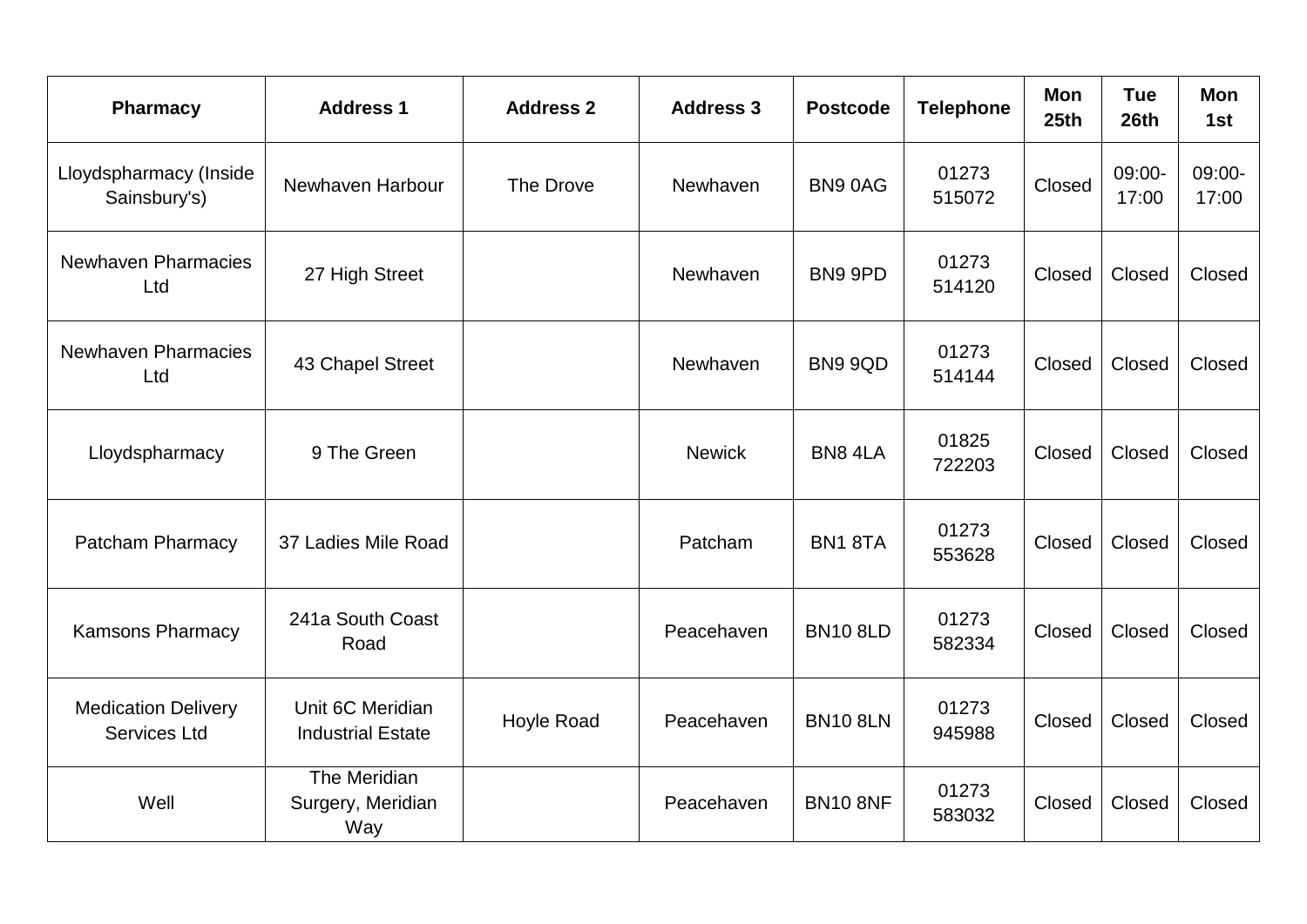| <b>Pharmacy</b>                        | <b>Address 1</b>                       | <b>Address 2</b>                   | <b>Address 3</b> | <b>Postcode</b> | <b>Telephone</b> | <b>Mon</b><br>25th | <b>Tue</b><br>26 <sub>th</sub> | <b>Mon</b><br>1st  |
|----------------------------------------|----------------------------------------|------------------------------------|------------------|-----------------|------------------|--------------------|--------------------------------|--------------------|
| Jempsons Pharmacy                      | <b>Main Street</b>                     |                                    | Peasmarsh        | <b>TN31 6YD</b> | 01797<br>231023  | Closed             | Closed                         | $08:00 -$<br>15:00 |
| <b>Kamsons Pharmacy</b>                | <b>Stone Cross Health</b><br>Centre    | Mimram Road,<br><b>Stone Cross</b> | Pevensey         | <b>BN24 5DZ</b> | 01323<br>766977  | Closed             | Closed                         | Closed             |
| <b>Your Local Boots</b><br>Pharmacy    | 26 Eastbourne Road                     |                                    | Pevensey Bay     | <b>BN24 6ET</b> | 01323<br>761321  | Closed             | Closed                         | Closed             |
| Lloydspharmacy                         | 43 High Street                         |                                    | Polegate         | <b>BN26 5AB</b> | 01323<br>482474  | Closed             | Closed                         | Closed             |
| <b>Procter Health Care</b><br>Pharmacy | 69 High Street                         |                                    | Polegate         | <b>BN26 6AH</b> | 01323<br>482141  | Closed             | Closed                         | Closed             |
| Well                                   | Mile Oak Clinic,<br><b>Chalky Road</b> |                                    | Portslade        | <b>BN41 2WF</b> | 01273<br>416901  | Closed             | Closed                         | Closed             |
| Well                                   | <b>Portslade Medical</b><br>Centre,    | <b>Church Road</b>                 | Portslade        | <b>BN41 1LA</b> | 01273<br>413865  | Closed             | Closed                         | Closed             |
| Lloydspharmacy                         | <b>Anchor Fields</b>                   |                                    | Ringmer          | <b>BN8 5QN</b>  | 01273<br>812499  | Closed             | Closed                         | Closed             |
| <b>Your Local Boots</b><br>Pharmacy    | 17/19 High Street                      |                                    | Robertsbridge    | <b>TN32 5AE</b> | 01580<br>880267  | Closed             | Closed                         | Closed             |
| <b>St Denys Pharmacy</b>               | 24 High Street                         |                                    | Rotherfield      | <b>TN6 3LJ</b>  | 01892<br>852352  | Closed             | Closed                         | Closed             |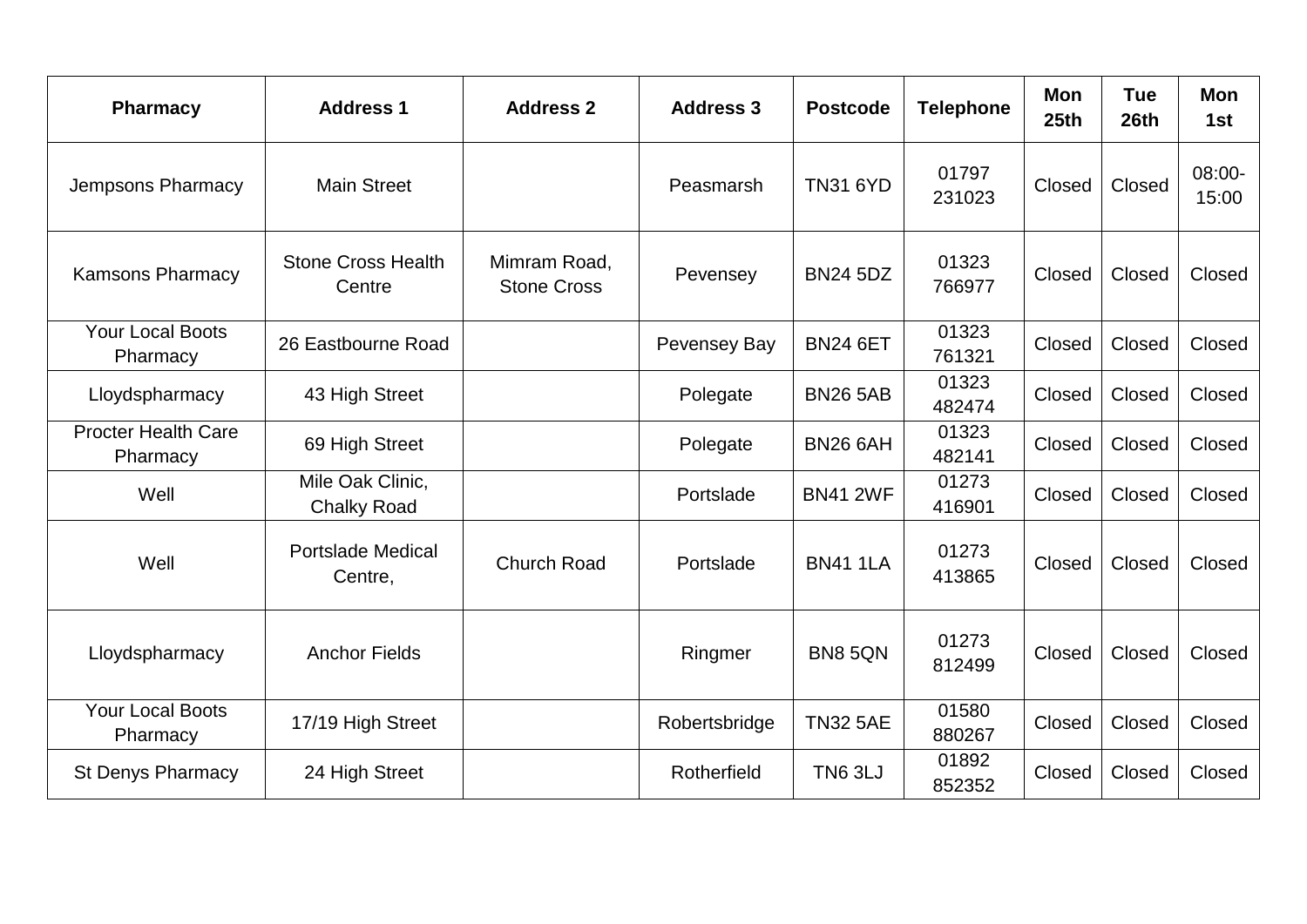| <b>Pharmacy</b>           | <b>Address 1</b>    | <b>Address 2</b> | <b>Address 3</b> | <b>Postcode</b>     | <b>Telephone</b> | <b>Mon</b><br>25th | <b>Tue</b><br>26 <sub>th</sub> | <b>Mon</b><br>1st |
|---------------------------|---------------------|------------------|------------------|---------------------|------------------|--------------------|--------------------------------|-------------------|
| Lloydspharmacy            | 2-4 West Street     |                  | Rottingdean      | BN27HP              | 01273<br>302193  | Closed             | Closed                         | Closed            |
| <b>Boots the Chemists</b> | 18-20 High Street   |                  | Rye              | <b>TN31 7JF</b>     | 01797<br>222308  | Closed             | Closed                         | Closed            |
| Day Lewis Pharmacy        | 17 High Street      |                  | Rye              | <b>TN317JF</b>      | 01797<br>222241  | Closed             | Closed                         | Closed            |
| Lloydspharmacy            | 9 Longridge Avenue, |                  | Saltdean         | <b>BN2 8LG</b>      | 01273<br>302800  | Closed             | Closed                         | Closed            |
| <b>Healthy-U Pharmacy</b> | 59 Lustrells Vale   |                  | Saltdean         | BN <sub>2</sub> 8FA | 01273<br>301644  | Closed             | Closed                         | Closed            |
| A & S Shillam Ltd         | 18-20 Dane Road     |                  | Seaford          | <b>BN25 1LL</b>     | 01323<br>890928  | Closed             | Closed                         | Closed            |
| <b>Boots the Chemists</b> | 29A Broad Street    |                  | Seaford          | <b>BN25 1LS</b>     | 01323<br>892466  | Closed             | $10:00 -$<br>16:00             | Closed            |
| Cameron L & Sons Ltd      | 12/14 Broad Street  |                  | Seaford          | <b>BN25 1ND</b>     | 01323<br>892592  | Closed             | Closed                         | Closed            |
| Dane Pharmacy             | 10 Dane Road        |                  | Seaford          | <b>BN25 1LL</b>     | 01323<br>892660  | Closed             | Closed                         | Closed            |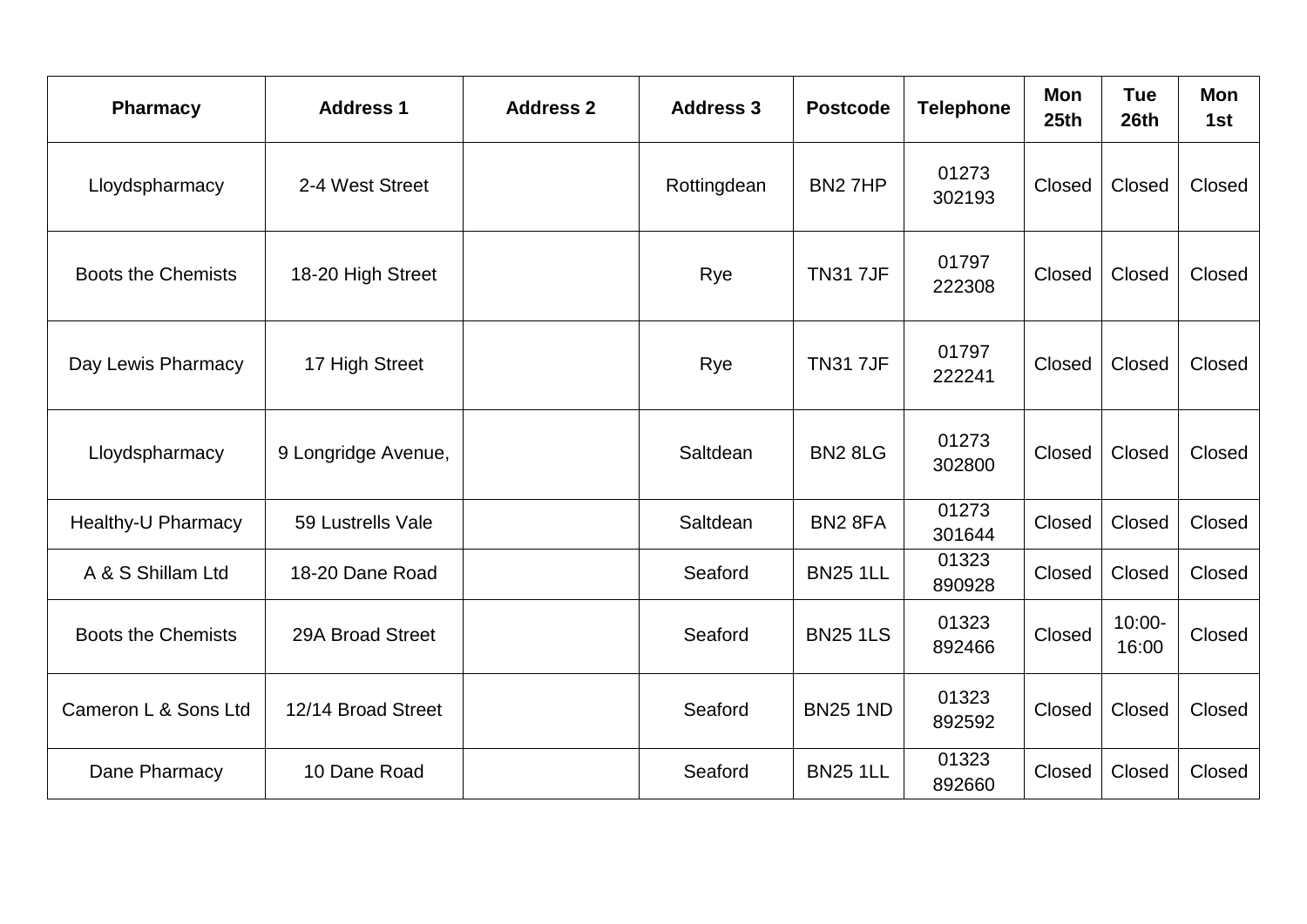| <b>Pharmacy</b>            | <b>Address 1</b>                       | <b>Address 2</b>          | <b>Address 3</b>      | <b>Postcode</b> | <b>Telephone</b> | Mon<br>25 <sub>th</sub> | <b>Tue</b><br>26th | Mon<br>1st         |
|----------------------------|----------------------------------------|---------------------------|-----------------------|-----------------|------------------|-------------------------|--------------------|--------------------|
| <b>Morrisons Pharmacy</b>  | Dane Road                              |                           | Seaford               | <b>BN25 1DL</b> | 01323<br>890919  | Closed                  | $10:00 -$<br>16:00 | $10:00 -$<br>16:00 |
| <b>Bridgman Pharmacy</b>   | 116 Cowley Drive                       |                           | South<br>Woodingdean  | <b>BN2 6TD</b>  | 01273<br>303273  | Closed                  | Closed             | Closed             |
| <b>Asda Store Pharmacy</b> | <b>Battle Road</b>                     |                           | St Leonards on<br>Sea | <b>TN37 7AA</b> | 01424<br>857430  | Closed                  | 09:00-<br>18:00    | $10:00 -$<br>18:00 |
| <b>Blooms Pharmacy</b>     | 55-57 Bohemia Road                     |                           | St Leonards on<br>Sea | <b>TN37 6RE</b> | 01424<br>421072  | Closed                  | Closed             | Closed             |
| <b>Boots the Chemists</b>  | 35/37 London Road                      |                           | St Leonards on<br>Sea | <b>TN37 6AJ</b> | 01424<br>420769  | Closed                  | $10:00 -$<br>13:00 | $10:00 -$<br>13:00 |
| <b>Clarity Pharmacy</b>    | 28 Kings Road                          |                           | St Leonards on<br>Sea | <b>TN37 6DU</b> | 01424<br>436663  | Closed                  | Closed             | Closed             |
| Laycock Chemists           | <b>Holmehurst Village</b><br>Centre    | 30 Little Ridge<br>Avenue | St Leonards on<br>Sea | <b>TN377LS</b>  | 01424<br>755395  | Closed                  | Closed             | Closed             |
| Lloydspharmacy             | 39/41 Sedlescombe<br><b>Road North</b> |                           | St Leonards on<br>Sea | <b>TN37 7DA</b> | 01424<br>421132  | Closed                  | Closed             | Closed             |
| Lloydspharmacy             | 128 Battle Road                        |                           | St Leonards on<br>Sea | <b>TN37 7AN</b> | 01424<br>851050  | Closed                  | Closed             | Closed             |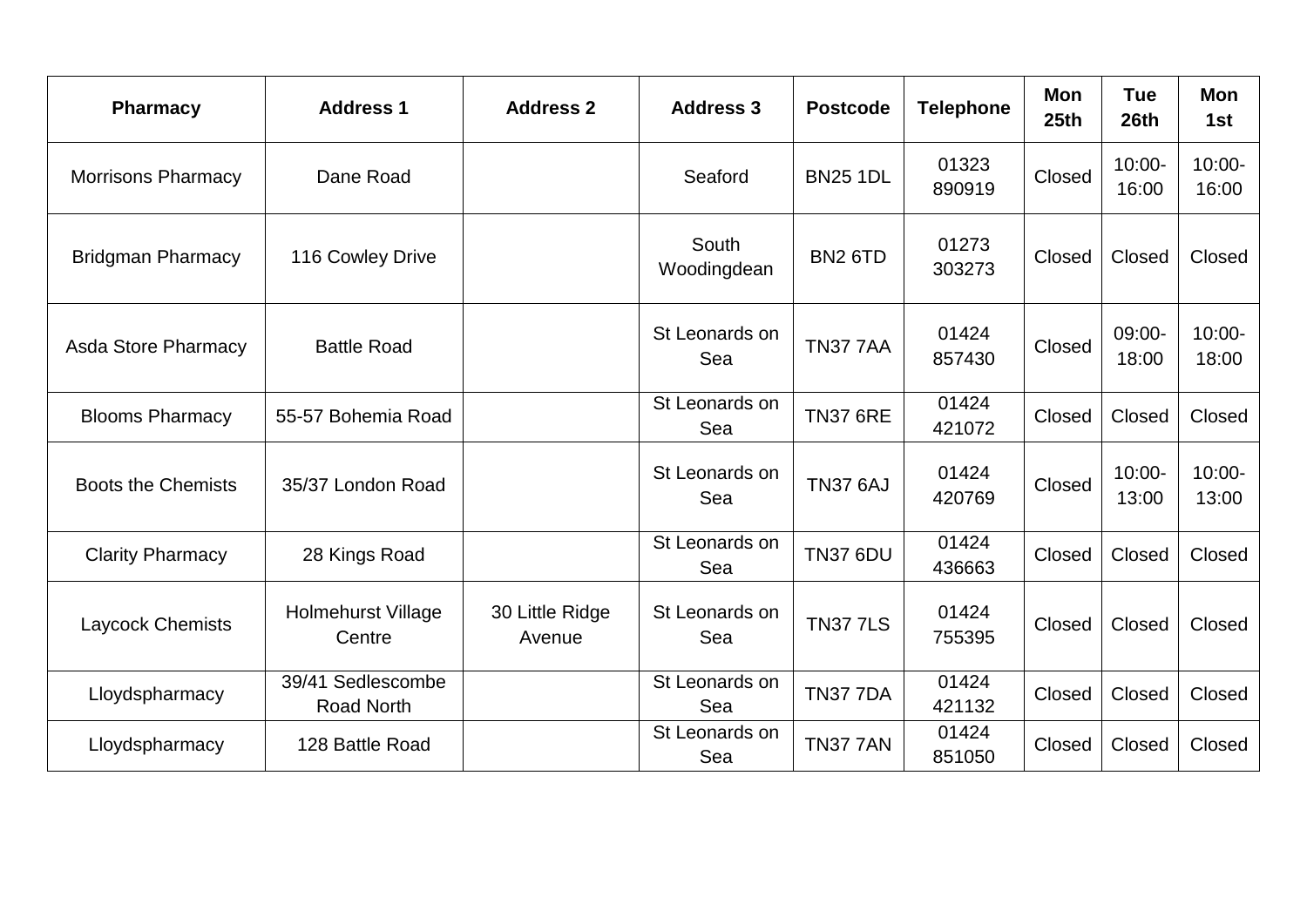| <b>Pharmacy</b>                        | <b>Address 1</b>                      | <b>Address 2</b>      | <b>Address 3</b>           | <b>Postcode</b> | <b>Telephone</b> | <b>Mon</b><br>25 <sub>th</sub> | <b>Tue</b><br>26th | <b>Mon</b><br>1st |
|----------------------------------------|---------------------------------------|-----------------------|----------------------------|-----------------|------------------|--------------------------------|--------------------|-------------------|
| Lloydspharmacy (Inside<br>Sainsbury's) | John Macadam Way                      |                       | St Leonards on<br>Sea      | <b>TN377SQ</b>  | 01424<br>753817  | Closed                         | 09:00-<br>17:00    | 09:00-<br>19:00   |
| <b>Tesco Instore</b><br>Pharmacy       | <b>Churchwood Drive</b>               |                       | St Leonards on<br>Sea      | <b>TN38 9RB</b> | 0345<br>0269561  | Closed                         | Closed             | Closed            |
| <b>Warrior Pharmacy</b>                | <b>Falaise Road Bowling</b><br>Club   | <b>Falaise Road</b>   | St Leonards on<br>Sea      | <b>TN34 1EU</b> | 01424<br>446611  | Closed                         | Closed             | Closed            |
| <b>West St Leonards</b><br>Pharmacy    | 7 Bexhill Road                        |                       | St Leonards on<br>Sea      | <b>TN38 0AH</b> | 01424<br>422020  | Closed                         | Closed             | Closed            |
| <b>Kamsons Pharmacy</b>                | 1-2 Dana Lodge                        | <b>Central Avenue</b> | Telscombe<br><b>Cliffs</b> | <b>BN107LX</b>  | 01273<br>583702  | Closed                         | Closed             | Closed            |
| <b>Ticehurst Pharmacy</b>              | <b>Church Street</b>                  |                       | Ticehurst                  | TN57AA          | 01580<br>200294  | Closed                         | Closed             | Closed            |
| <b>Boots the Chemists</b>              | 11 High Street                        |                       | <b>Uckfield</b>            | <b>TN22 1AG</b> | 01825<br>764748  | Closed                         | Closed             | Closed            |
| <b>Kamsons Pharmacy</b>                | <b>Bell Farm Road</b>                 |                       | <b>Uckfield</b>            | <b>TN22 1BA</b> | 01825<br>767172  | Closed                         | Closed             | Closed            |
| <b>Kamsons Pharmacy</b>                | <b>Uckfield Community</b><br>Hospital | <b>Framfield Road</b> | <b>Uckfield</b>            | <b>TN22 5AW</b> | 01825<br>760173  | Closed                         | Closed             | Closed            |
| <b>Tesco Instore</b><br>Pharmacy       | <b>Bell Farm Road</b>                 |                       | <b>Uckfield</b>            | <b>TN22 1BA</b> | 0345<br>6779689  | $15:00 -$<br>17:00             | Closed             | Closed            |
| <b>Wadhurst Pharmacy</b>               | <b>High Street</b>                    |                       | Wadhurst                   | <b>TN5 6AP</b>  | 01892<br>782058  | Closed                         | Closed             | Closed            |